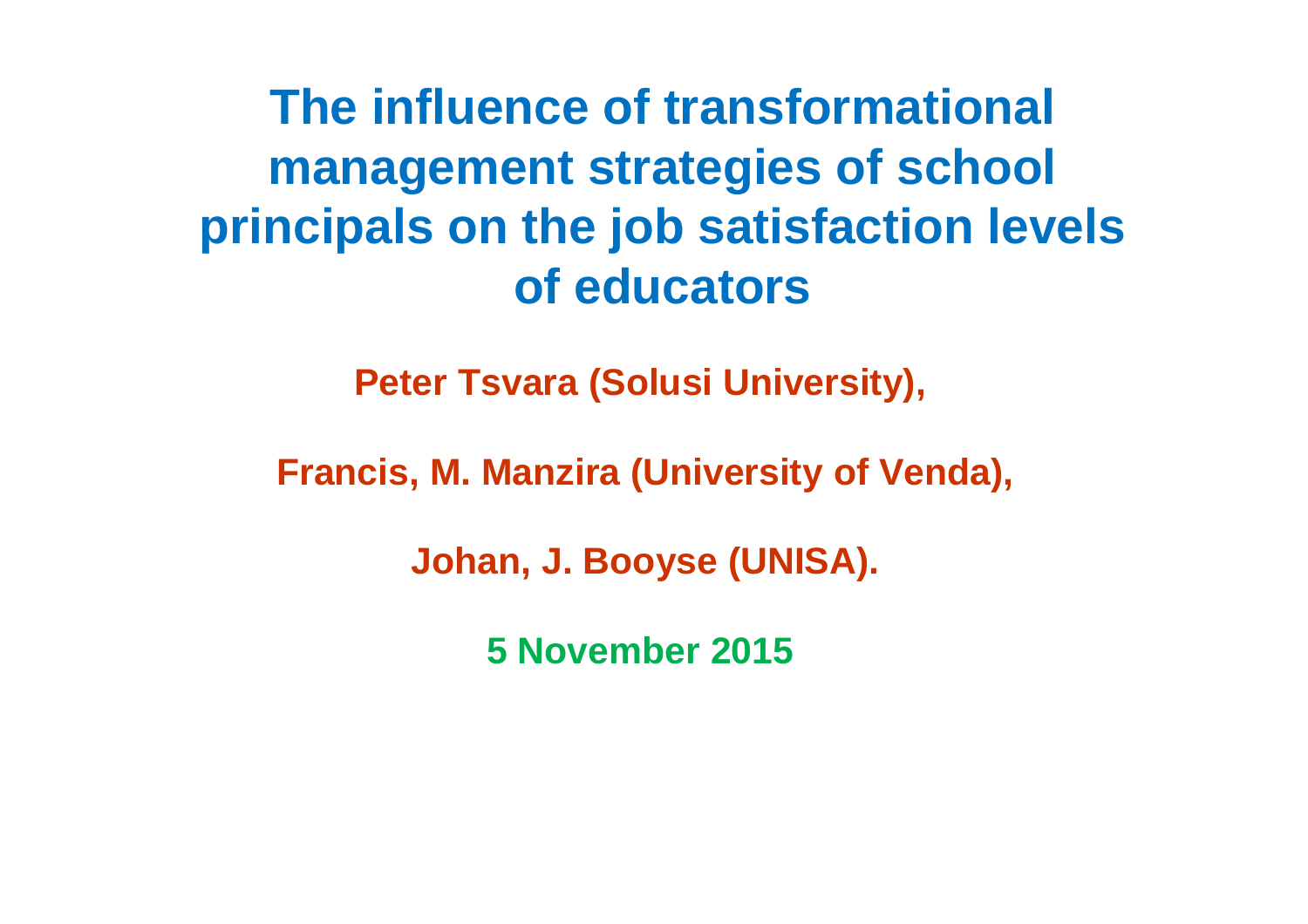## **OUTLINE**

- **Introduction**
- **Research problem**
- **Aims and objectives**
- **Assumptions**
- **Methodology**
- **Results**
- **conclusion**
- **Recommendations**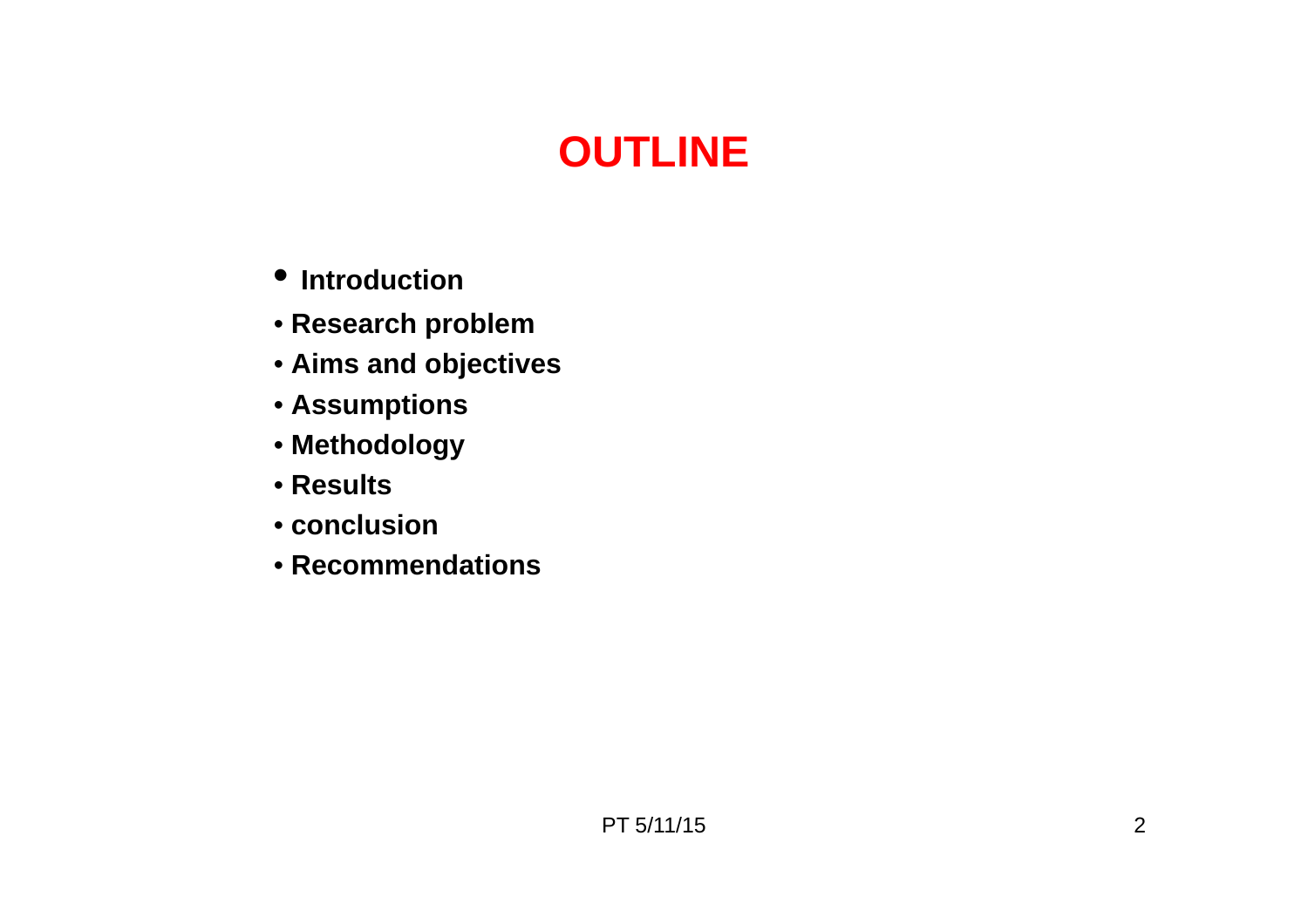# **INTRODUCTION**

• A major challenge facing SA is to improve the efficiency of the **education system in the face of limited human resources.**

• **Lack of quality educational provision in many developing countries has been attributed to the poor standard of those entering teaching, high educator turnover and quality of educator work life.**

• **Most schools have experienced <sup>a</sup> high rate of educator turnover which has led to greater school instability, disruption of curricular cohesiveness and a continual need to hireexperienced and inexperienced educators who may be typically less effective as replacements for educators who leave.**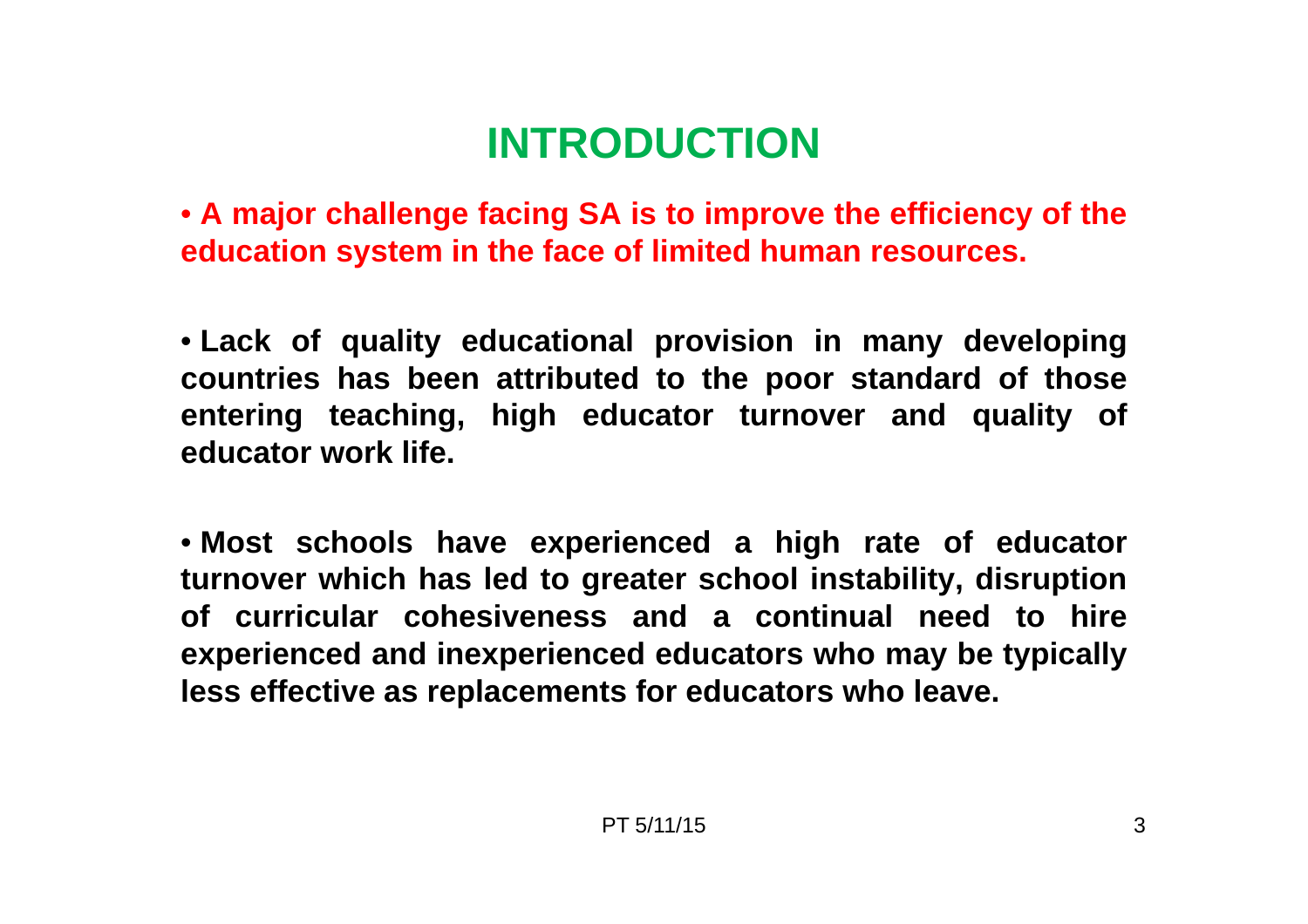# **BACKGROUND TO THE STUDY**

**Interest in this research originated in the researchers'**

■ **Wide-ranging work as <sup>a</sup> classroom educator.**

This led to an extensive study of available literature on the topic of job **satisfaction in the workplace.**

**The researcher noticed various manifestations of low educator job satisfaction, for example:**

- $\blacksquare$ **Unwillingness to participate in school activities.**
- $\blacksquare$ **Late coming to work.**
- $\blacksquare$ **Uncreative and unexciting teaching methods.**
- $\blacksquare$ **Excessive support of labour union activities.**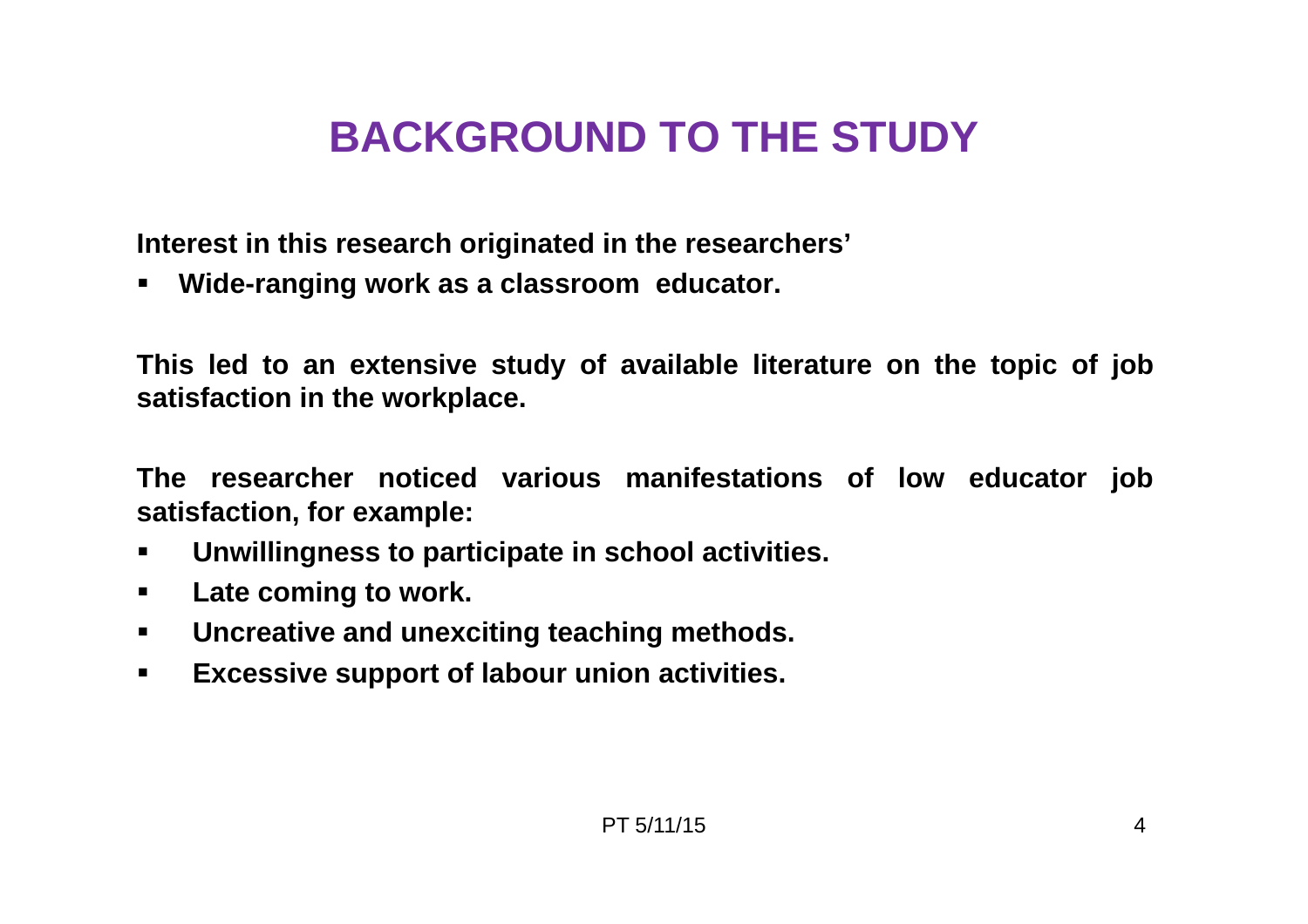## **RESEARCH PROBLEM**

**What is the influence of transformational management strategies of school principals on the job satisfaction levels of educators?**

## **RESEARCH QUESTIONS**

- $\blacksquare$  **What management strategies do principals generally utilize in their schools?**
- $\blacksquare$ **What does the concept "job satisfaction of educators" comprise?**
- $\blacksquare$  **What influence do transformational management strategies in general have on job satisfaction levels of educators?**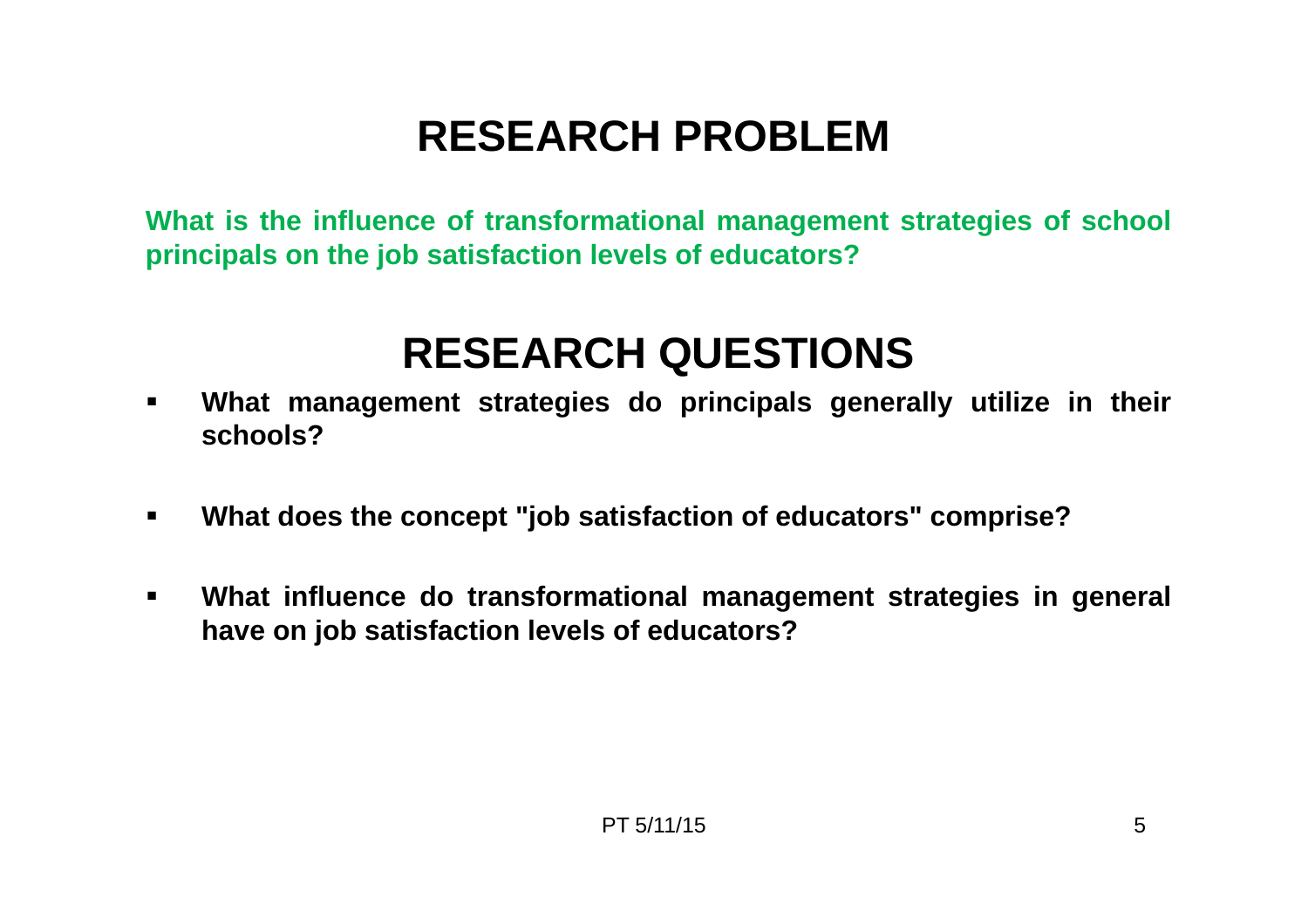## **AIMS AND OBJECTIVES**

#### **Aims**

 $\bullet$  **To investigate the influence of transformational management strategies of school principals on the job satisfaction levels of educators.**

#### **Objectives**

- • **To obtain an overview of thetransformational strategies which school principals can effectively employ in their schools.**
- $\bullet$  **To identify and describe the transformational strategies that can be utilized in schoolmanagement.**
- $\bullet$  **To establish the influence of transformational management strategies on the job satisfaction of educators**.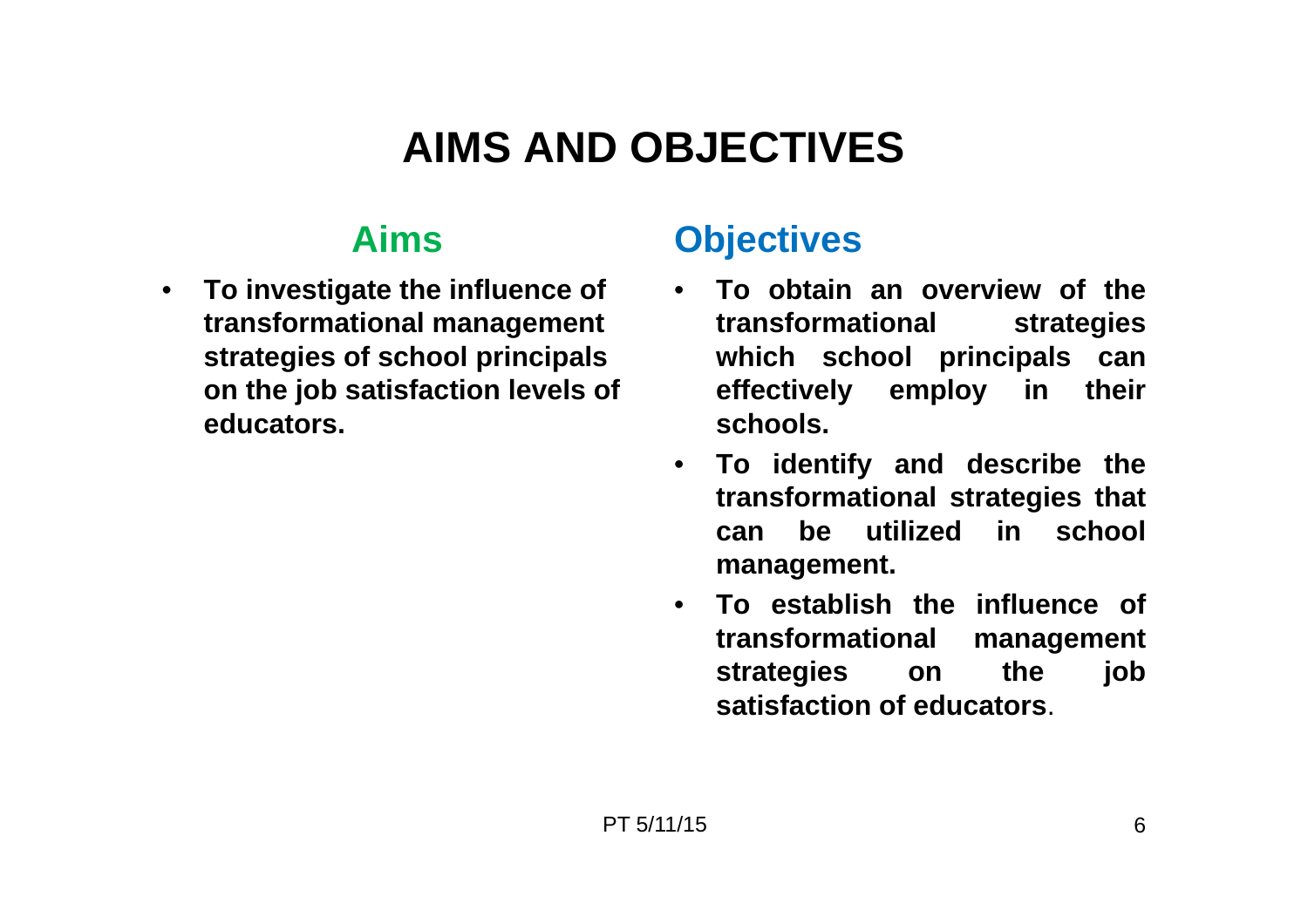## **ASSUMPTIONS**

• **There are certain management strategies that can be used more effectively than others to enhance educators' levels of job satisfaction in schools.**

• There are educators who do not experience an acceptable degree of job **satisfaction in the teaching profession.**

• **The job satisfaction of educators can be enhanced or sustained by school principals' management strategies.**

•**Transformational management strategies can influence positively the job satisfaction of educators.**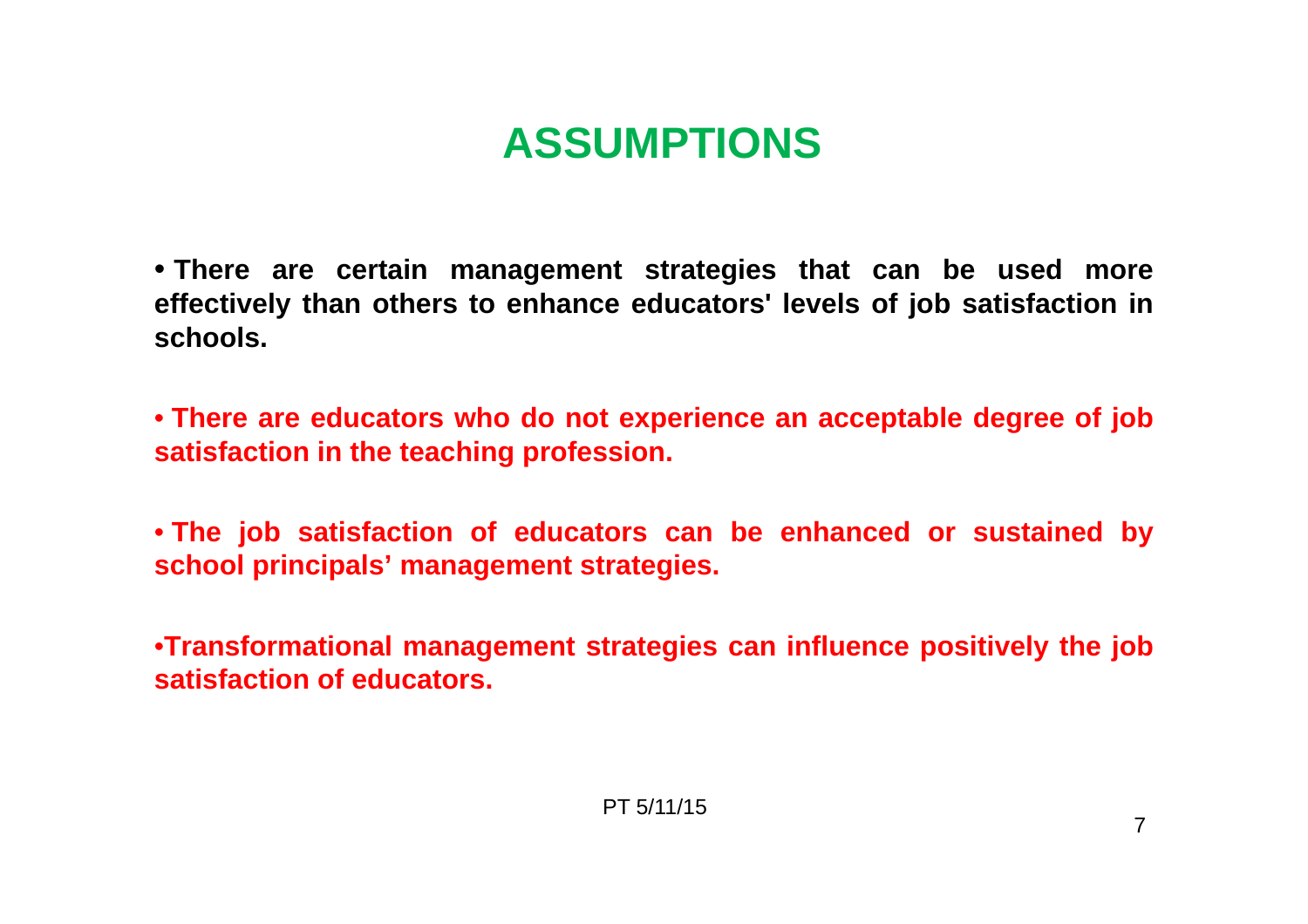#### **RESEARCH METHODOLOGY**

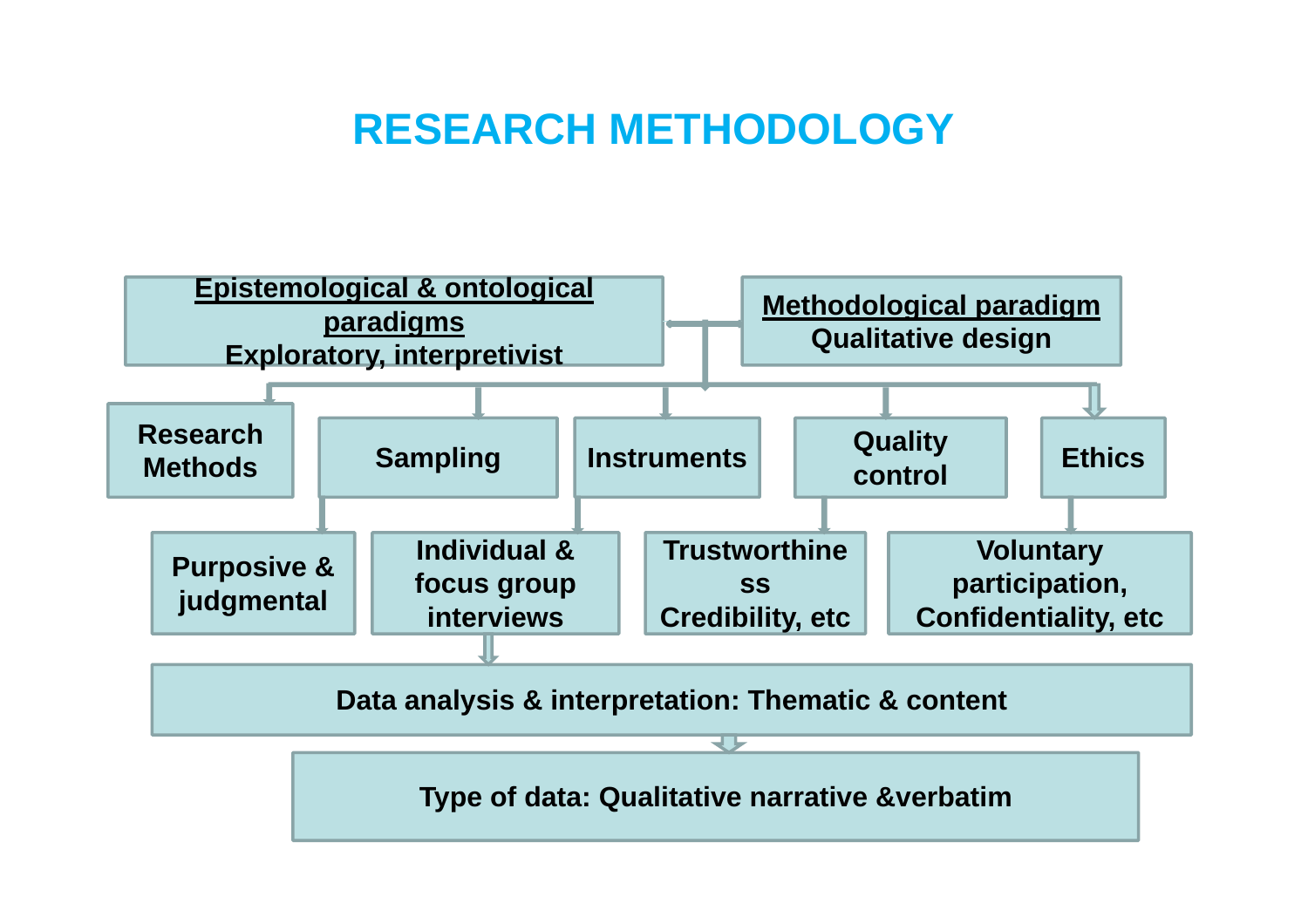## **RESULTS**

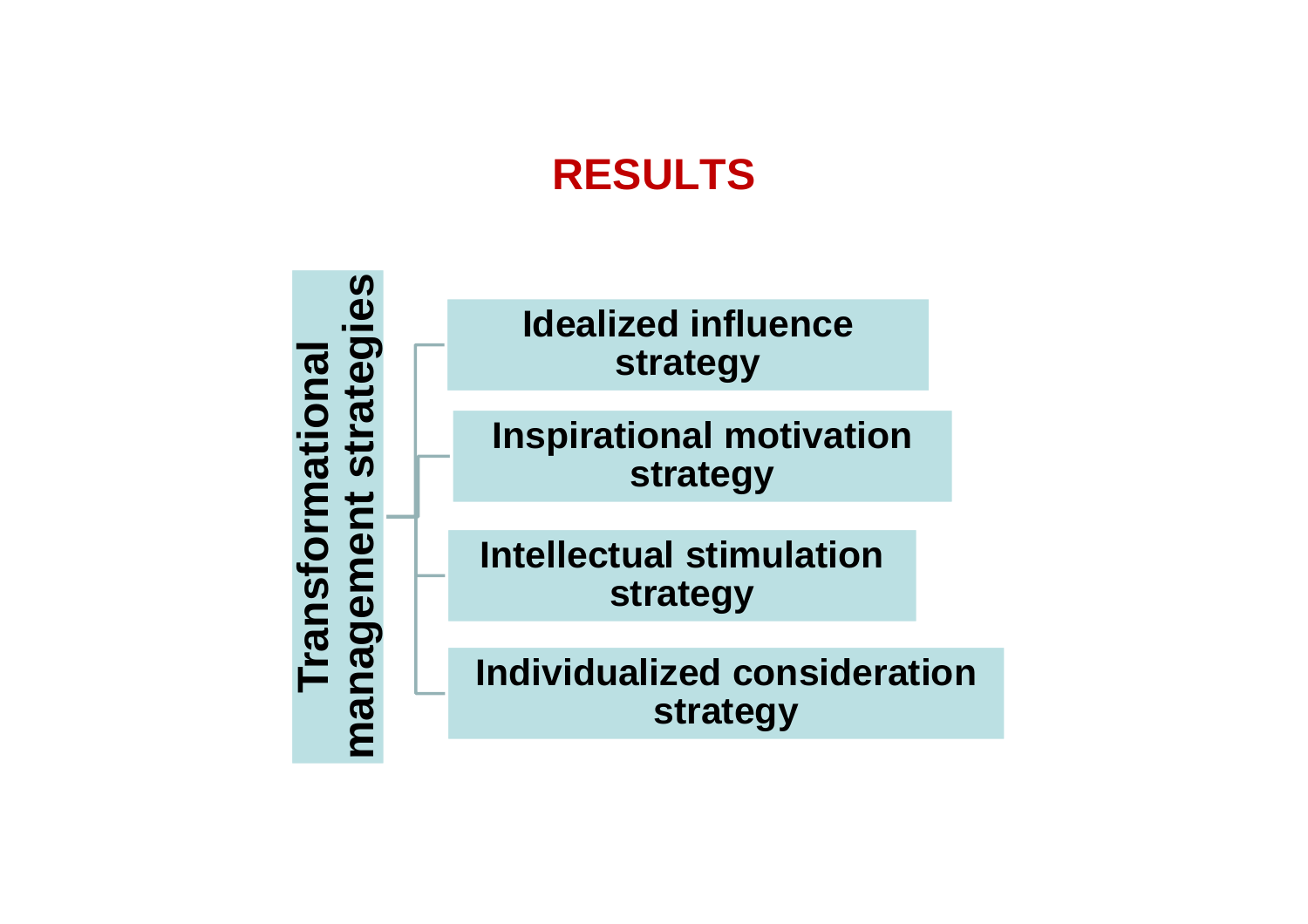# **DISCUSSION**

•**Report on the transformational management strategies that can be employed in schools to enhance job satisfaction of educators – the main strategies are: idealized influence, inspirational motivation, intellectual stimulation and individualized consideration.**

•**Principals management strategies covered in the literature (previous slides) – the master key to the positive influence of educators' job satisfaction in a given school environment of their teaching service.**

•**Supported by school principals and educators – presentation codes [P1 to P6 are the six principals that participated in the study; R1 to R6 are the educators who took part in focus group 1 interview and A1 to A6 are the educators who took part in Focus Group 2 interview].**

**a). Idealized influence strategy: challenging educators to solve their problems with their principals' support…**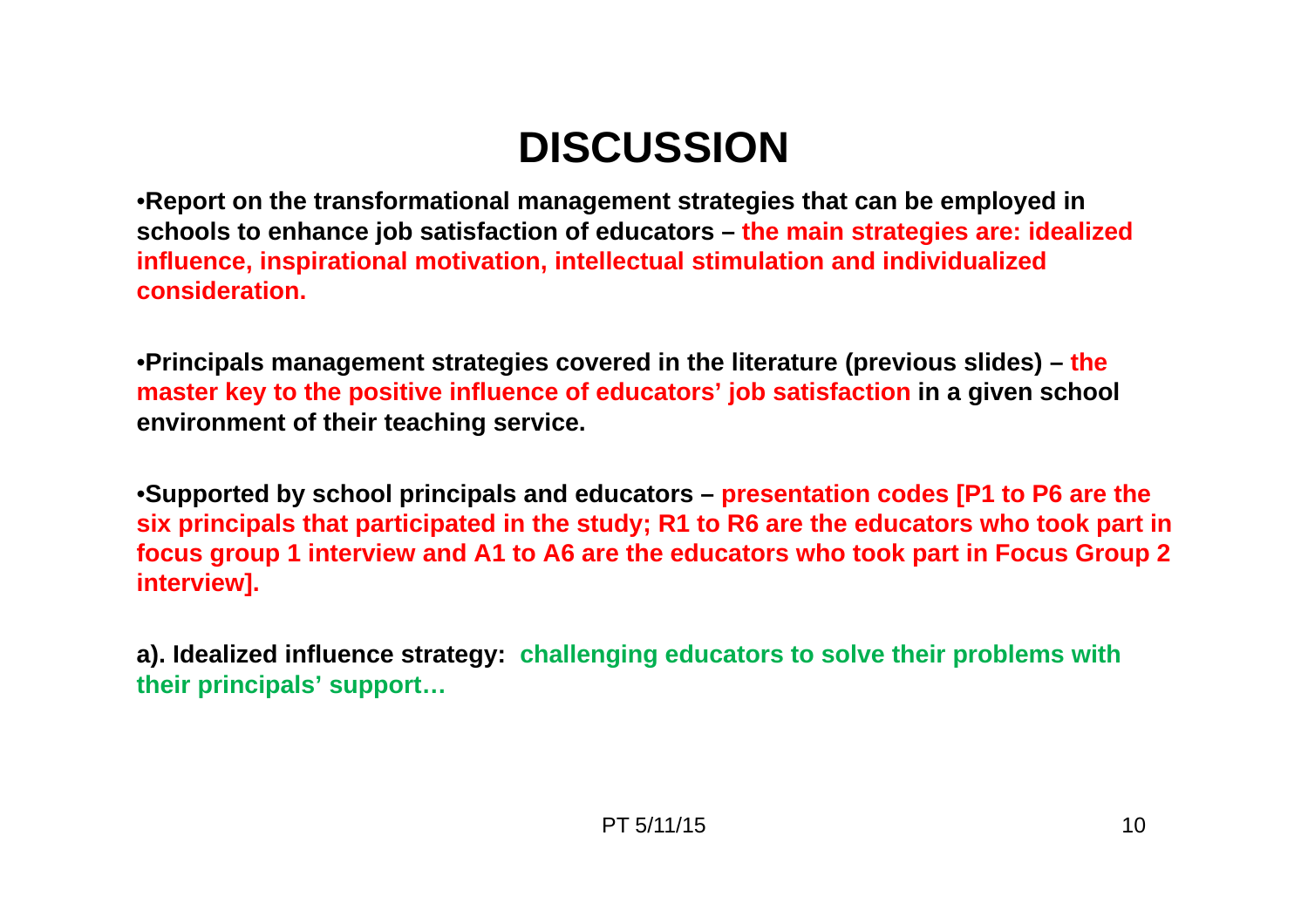#### **Discussion - continued**

**Other principals – inspire educators through verbal praises, acknowledgement of the contributions of educators, giving recognition to work well done and** consulting educators on any decision to be made in the school... [R1; R2...we're happy if principals consult us and show that they trust us with the school activities **and operations].**

General attributes - organizes his DP & HODs so that they get to know and accept their responsibilities expected from them and then they will influence the rest of the educators under their supervision so that they can work as a team (P1) Educators are organized into committees so as to involve every educator in the **school…**

**Assertion: educators feel happy when principals involve them in decision making,** Educators acknowledged this by saying that it helps the principals in identifying educators' strengths, skills & abilities. these help when the school is to organize **staff development workshops, staff meetings and even class visits which will acquaint them with new teaching methodologies [R2; R3; R5 & A2]… 'why educators hate their principals Survey Report' (2010).**

**b). Inspirational motivation strategy: empowering educators and imagining <sup>a</sup> compelling vision on educators…**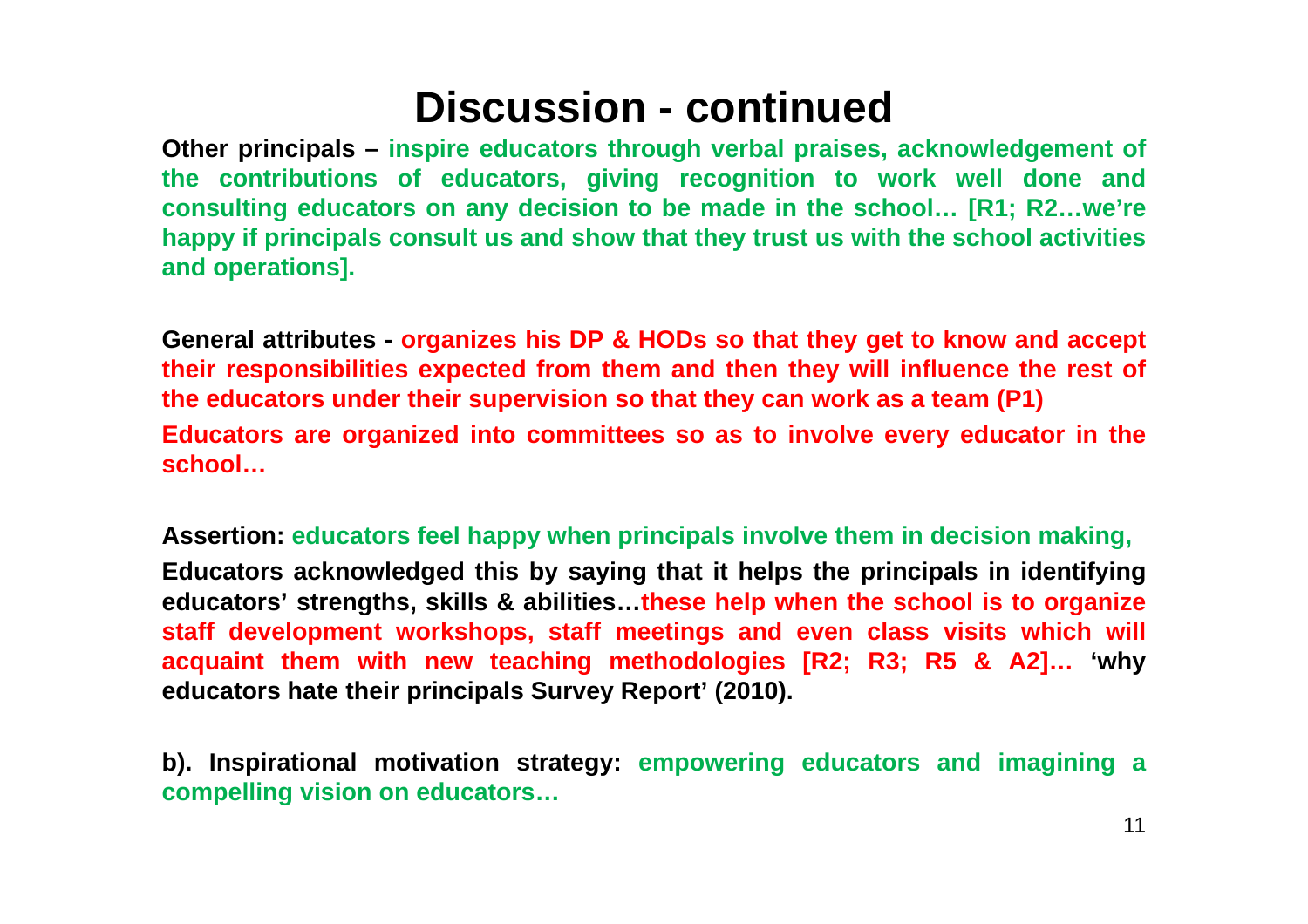#### **Discussion - continued**

**General attributes – educators need to be stimulated intellectually… P2 …formulated as assessment and supervisory procedure which he felt stimulated his educators… educators are given during assessment self-evaluation for the** topic he/she has taught and then brainstorm with the educator before you write the **final critique…P4, P3, P5.**

d). **Individualized consideration strategy: supporting and developing educators in their profession of teaching at school level…. 'Solving school management problems' (The Teacher, 2012).**

General attributes – the designing of work or subject allocation to educators is very important... you have to see who should teach what and at what level (grade) so that the educator can put all his/her effort, energy and ability to get results [P2]. **…consideration of individual talents, skills, strengths and interests of educators,…[P3, P5, P6].**

**General comments – work allocations must be done through qualification check coupled with talent, skill, strengths and interests [R6, R5, A2, A6].**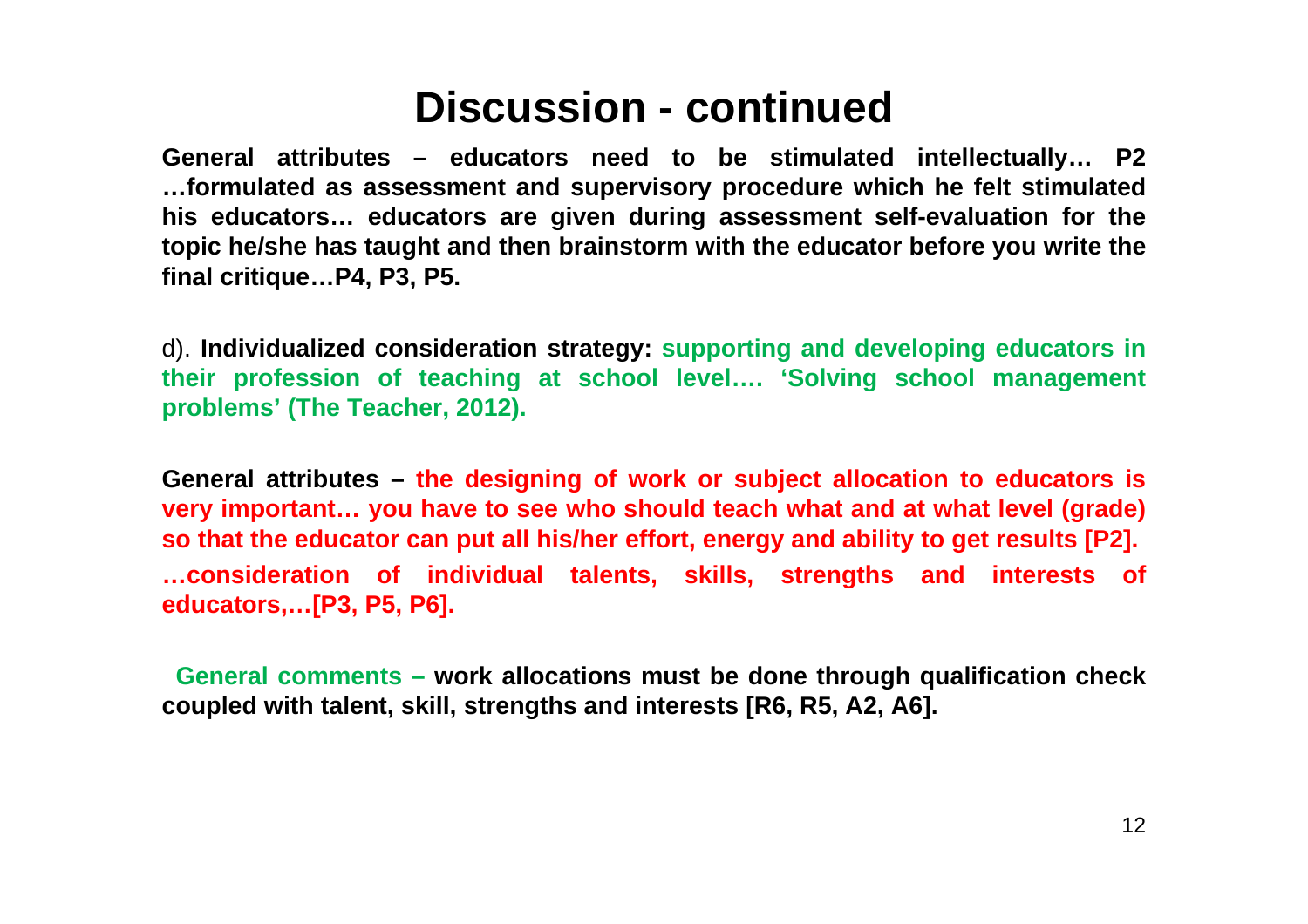## **CONCLUSION**

• **The study analyzed the influence of transformational strategies of school principals on the job satisfaction levels of educators.**

• On the basis of the research findings, it can be concluded that certain, if not all, **transformational management strategies have <sup>a</sup> direct influence on the job satisfaction levels of educators in a school.**

• To a large extent, the job satisfaction of educators depends on the manner in **which school principals manage their schools. Thus, transformational management strategies go beyond the principals' attempts to satisfy their educators , it arouses awareness in educators, increases confidence and move them gradually from concerns of existence to concerns of achievement and growth in their work environment.**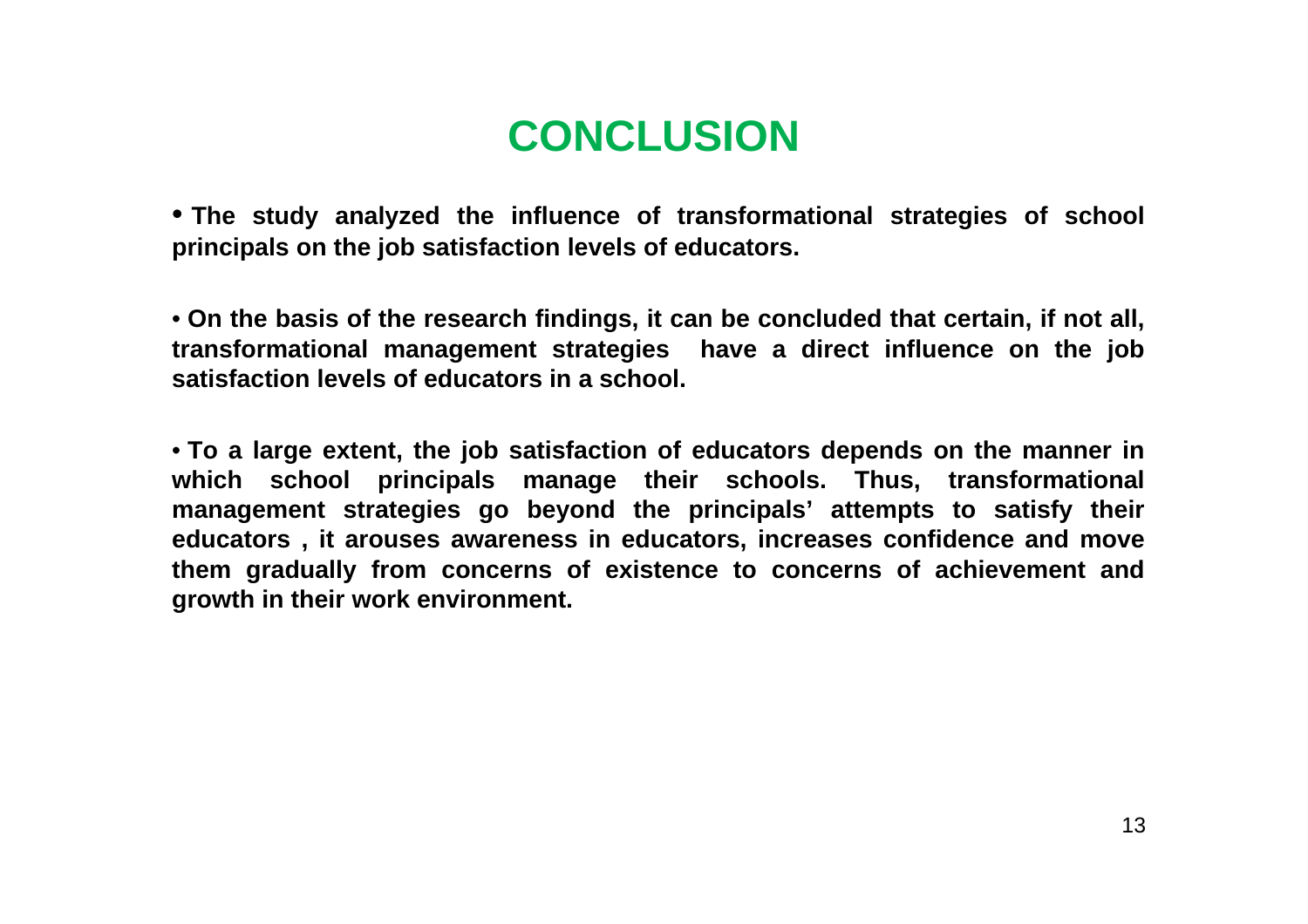## **RECOMMENDATIONS**

Further research need to be conducted to establish the extent to which **transformational management strategies influence job satisfaction of different personnel in different fields of employment across the globe.**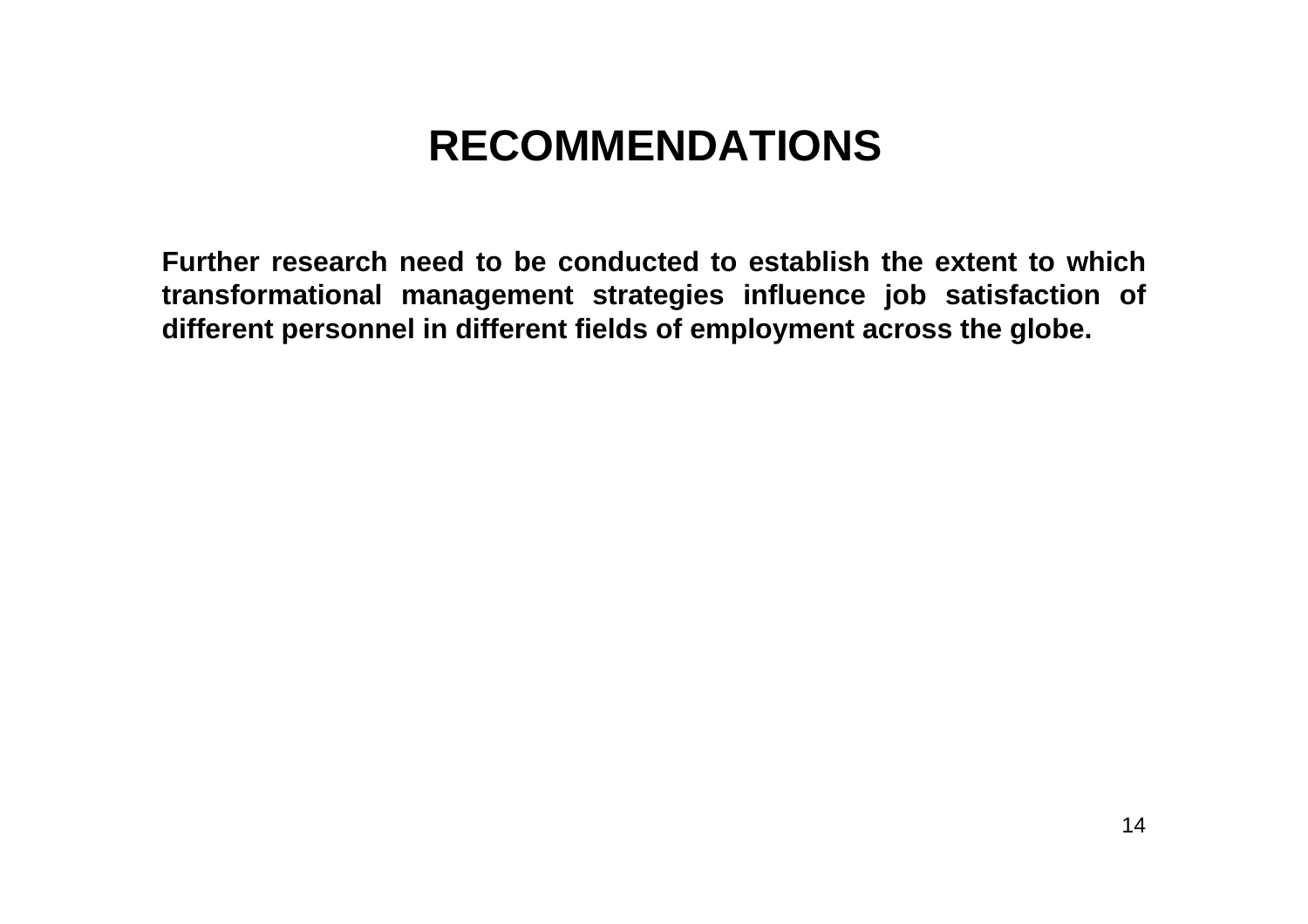

# **THANK YOU FOR YOUR ATTENTION**